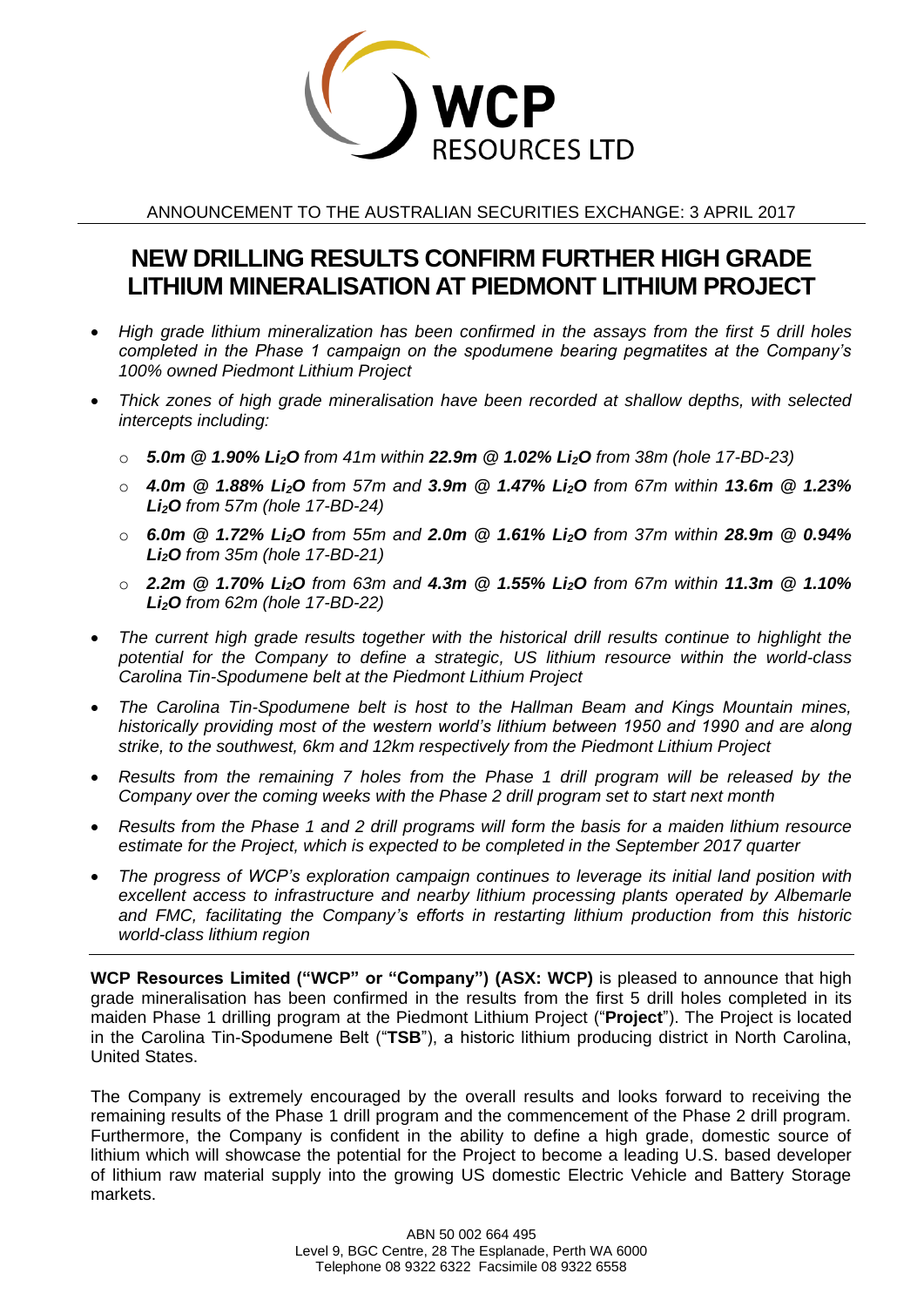

*Figure 1: First Phase Drill Program on the Piedmont Lithium Project*

The Phase 1 program consisting of 12 diamond core drill holes, totalling 1,662 meters, has now been completed and all core has been processed, sampled and shipped for assaying. The results from the first 5 holes are reported in this announcement. Results for the remaining 7 holes will be released by the Company over the coming weeks.

Significant, high grade intersections were seen in all 5 drill holes reported in this announcement, with grades as high as 1.90% over 5 meters. Please refer to Appendix 1 for the full results of the first 5 drill holes.

Four of the five holes (17-BD-20 to 17-BD-23) reported in this announcement were focused in the area of historic drill hole 10-BD-17. These four Phase 1 drill holes have increased confidence in pegmatite continuity and extended mineralization. The mineralization remains open along strike and down-dip.

Hole 17-BD-24, located 900 meters to the northeast of hole 17-BD-21, encountered significant mineralization and extended the mineralized pegmatite southeast of historic hole 09-BD-07.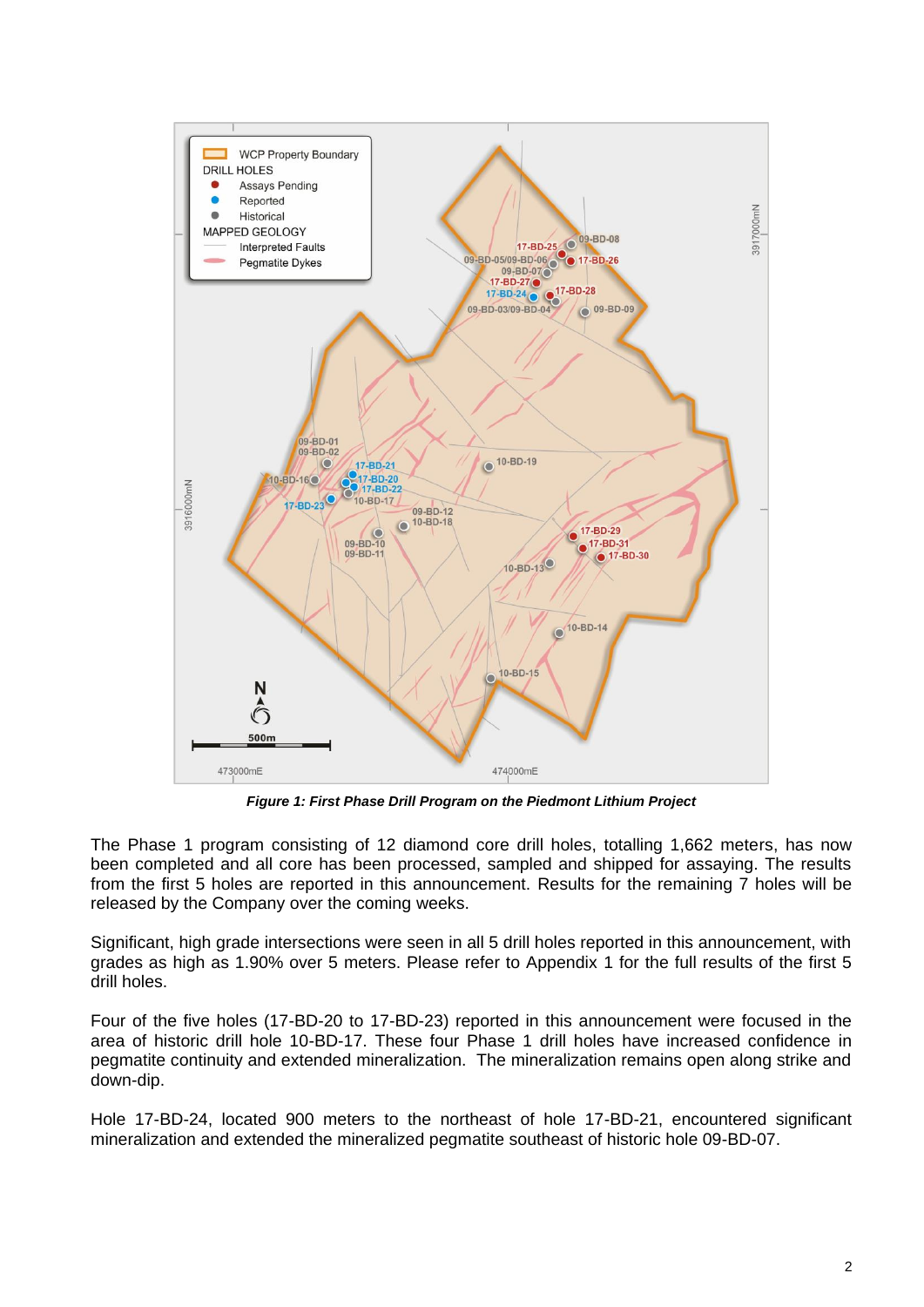

*Figure 2: Cross Section from 17-BD-23 in Phase 1 Drill Program* 

Hole 17-BD-20 intersected an alteration zone within the pegmatite dyke. This alteration event caused the remobilization of lithium from the spodumene and is interpreted to be very localized due to the significant mineralization reported in hole 17-BD-21, located 40 meters to the northeast, and in hole 17-BD-23, an intercept located 40 meters down dip on the same section. In addition, historic hole 10-BD-17 encountered significant mineralisation 40 meters to the southeast of hole 17-BD-20.

The planning for the Phase 2 drilling campaign is well underway and it is expected to commence by the end of April 2017. One important aspect of the Phase 2 program is to drill the 900 meters between holes 17-BD-21 and 17-BD-24, potentially connecting the two zones of mineralization.

The historic drilling together with the Phase 1 and Phase 2 drilling campaign will form the basis for a maiden lithium resource estimate for the Project in accordance with the JORC Code, which is expected to be completed in the September 2017 quarter.

For further information, contact:

**Anastasios (Taso) Arima Greg Swan** Executive Director **Company Secretary** Telephone: +1 347 899 1522 Telephone: +61 8 9322 6322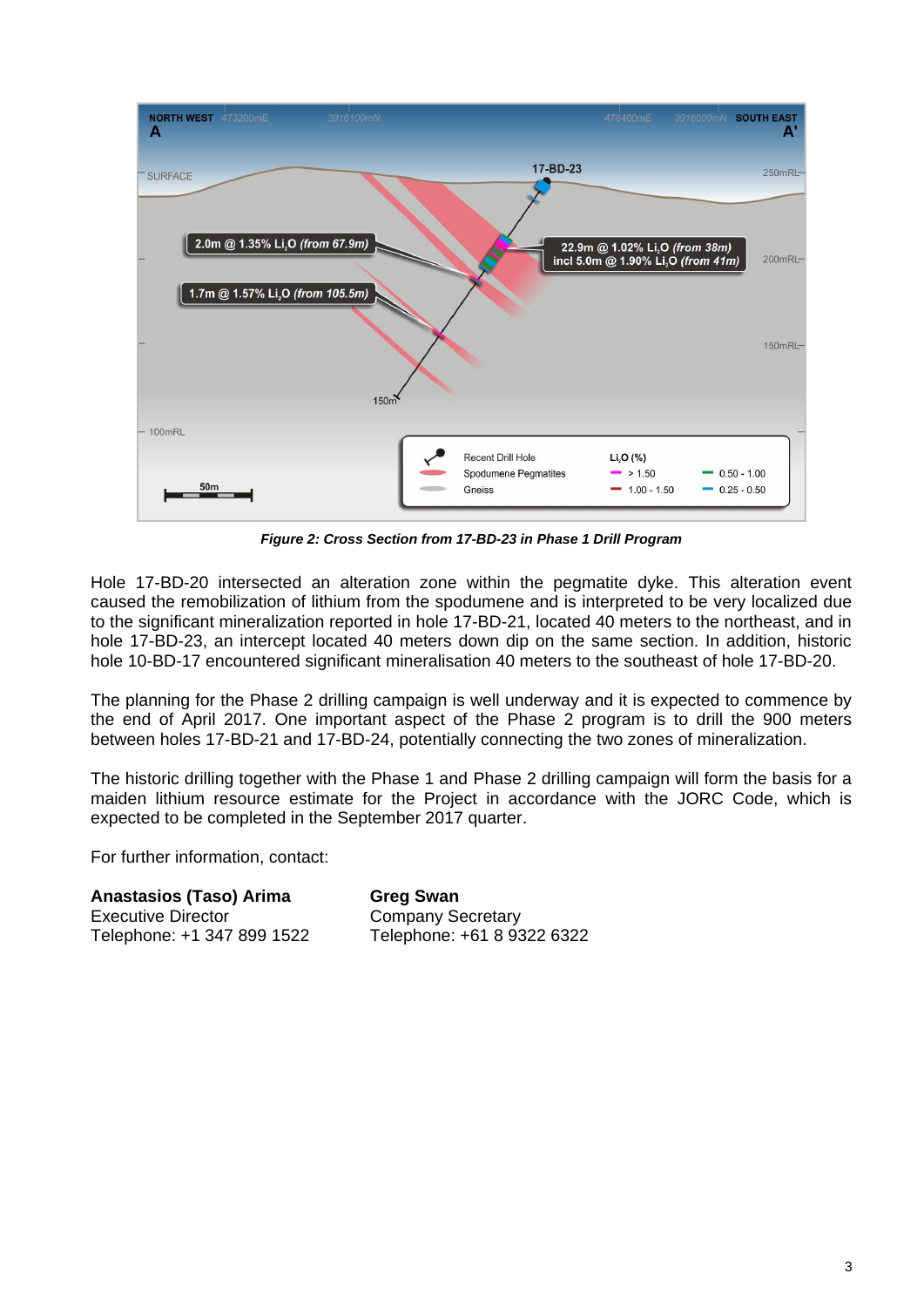## *The Piedmont Lithium Project*

*The Piedmont Lithium Project is located within the world-class Carolina Tin-Spodumene Belt ("TSB"), and along trend to the Hallman Beam and Kings Mountain mines, historically providing most of the western world's lithium between 1950 and 1990. The TSB is one of the premier localities in the world to be exploring for lithium pegmatites given its history of lithium bearing spodumene mining, favourable geology and ideal location with easy access to infrastructure, power, R&D centres for lithium and battery storage, major high tech population centres and downstream lithium processing facilities.* 



*Piedmont Lithium Location and Bessemer City Lithium Processing Plant (FMC, Top Right) and Kings Mountain Lithium Processing Facility (Albemarle, Top Left)*

*The TSB has previously been described as one of the largest lithium provinces in the world and is located approximately 40 kilometres west of Charlotte, North Carolina, United States. The TSB was the most important lithium producing region in the western world prior to the establishment of the brine operations in Chile in the late 1990's. The TSB extends over approximately 60 kilometres in length and reaches a maximum width of approximately 1.6 kilometres.*

*The Project was originally explored by Lithium Corporation of America which eventually was acquired by FMC Corporation ("FMC"). FMC and Albemarle Corporation ("Albemarle") both historically mined the lithium bearing spodumene pegmatites from the TSB with the historic Kings Mountain lithium mine being described as one of the richest spodumene deposits in the world by Albemarle. These two mines and their respective metallurgy also formed the basis for the design of the two lithium processing facilities in the region which were the first modern spodumene processing facilities in the western world.*

*Albemarle and FMC continue to operate these important lithium processing facilities with FMC's Bessemer City lithium processing facility being approximately 14 kilometres from the Project whilst Albemarle's Kings Mountain lithium processing facility is approximately 17 kilometres from the Project.*

*The region is The Company is in a unique position to leverage its position as a first mover in restarting exploration in this historic lithium producing region with the aim of developing a strategic, U.S. domestic source of lithium to supply the increasing electric vehicle and battery storage markets.*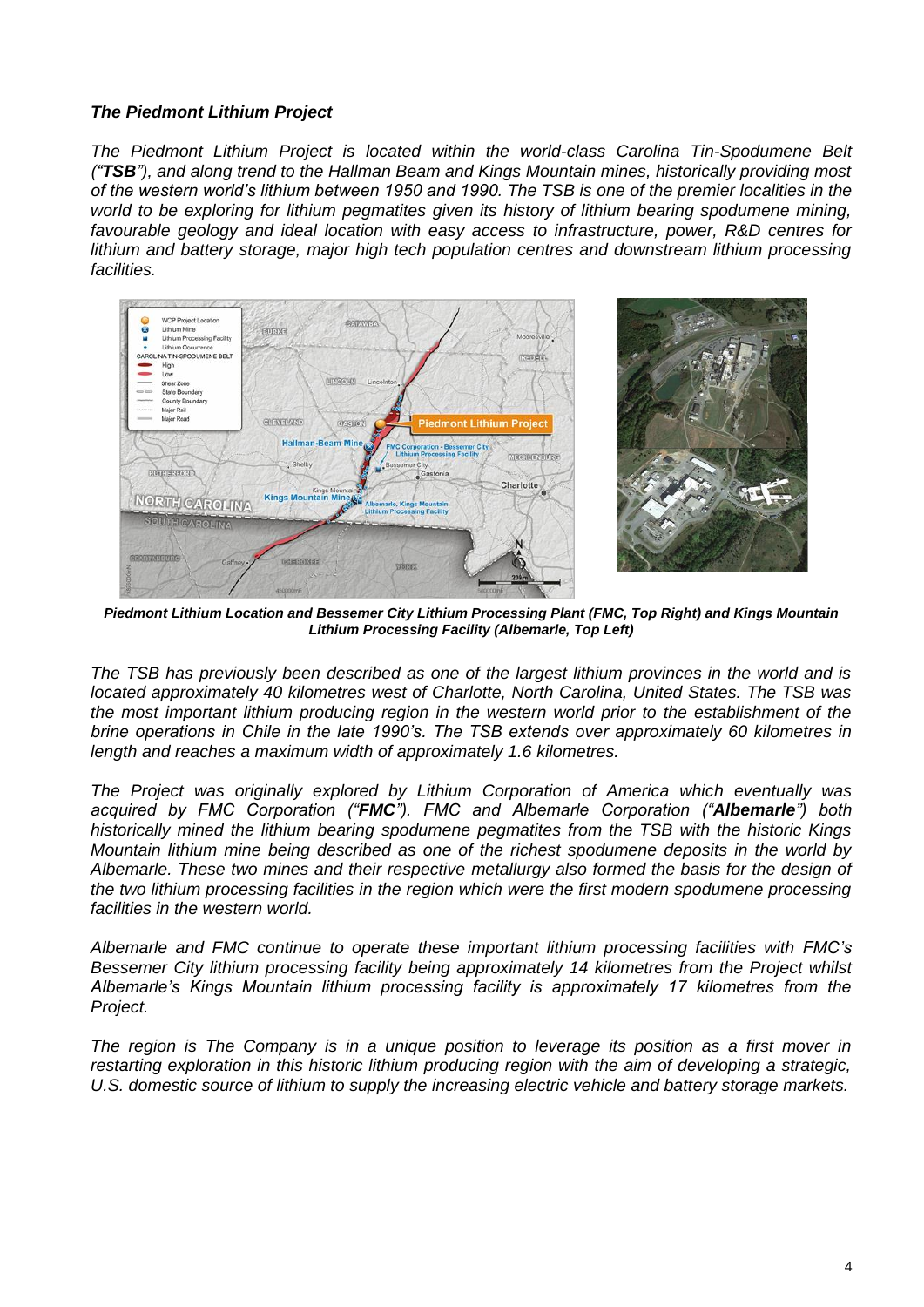## *Forward Looking Statements*

*This announcement may include forward-looking statements. These forward-looking statements are based on WCP's expectations and beliefs concerning future events. Forward looking statements are necessarily subject to risks, uncertainties and other factors, many of which are outside the control of WCP, which could cause actual results to differ materially from such statements. WCP makes no undertaking to subsequently update or revise the forward-looking statements made in this announcement, to reflect the circumstances or events after the date of that announcement.*

## *Competent Persons Statement*

*The information in this announcement that relates to Exploration Results is based on, and fairly represents, information compiled or reviewed by Mr Lamont Leatherman, a Competent Person who is a Registered Member of the 'Society for Mining, Metallurgy and Exploration', a 'Recognised Professional Organisation' (RPO). Mr Leatherman is a consultant to the Company. Mr Leatherman* has sufficient experience that is relevant to the style of mineralization and type of deposit under *consideration and to the activity being undertaken to qualify as a Competent Person as defined in the 2012 Edition of the 'Australasian Code for Reporting of Exploration Results, Mineral Resources and Ore Reserves'. Mr Leatherman consents to the inclusion in the report of the matters based on his information in the form and context in which it appears.*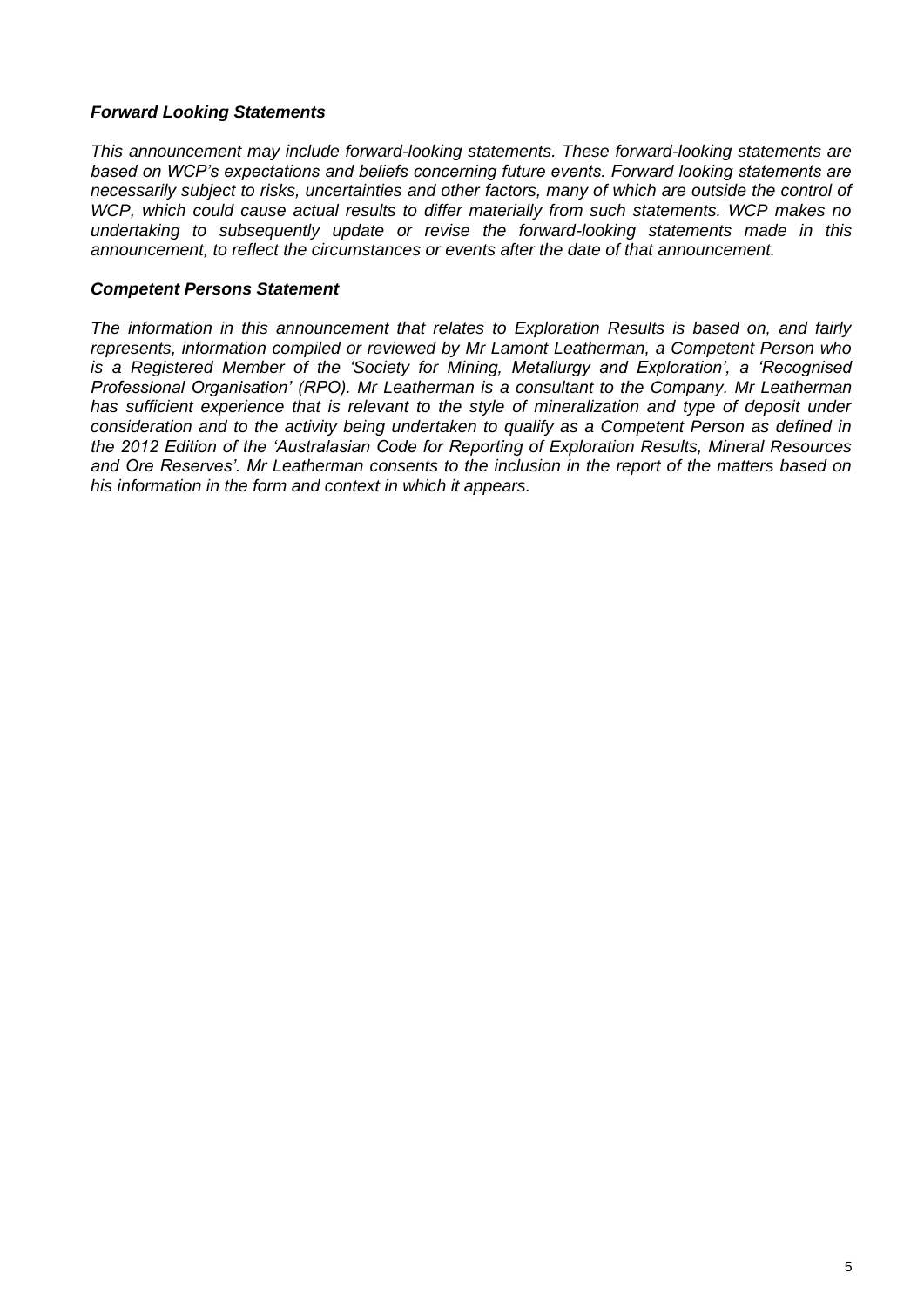| <b>Hole ID</b> | <b>Easting</b> | <b>Northing</b> | Elev.<br>(m) | <b>Azimuth</b><br>(°) | <b>Dip</b><br>(°) | <b>Depth</b><br>(m) |       | <b>From</b><br>(m) | To<br>(m)     | Intercept<br>(m) | Li <sub>2</sub> O<br>$(\%)$ |
|----------------|----------------|-----------------|--------------|-----------------------|-------------------|---------------------|-------|--------------------|---------------|------------------|-----------------------------|
| 17-BD-20       | 473414         | 3916100         | 253          | 300                   | $-55$             | 152.1               |       | 43.9               | 55.5          | 11.6             | 0.33                        |
|                |                |                 |              |                       |                   |                     |       |                    |               |                  |                             |
|                |                |                 |              |                       |                   |                     |       | 62.7               | 68.0          | 5.3              | 0.51                        |
|                |                |                 |              |                       |                   |                     | incl. | 63.7               | 65.7          | 2.0              | 1.19                        |
|                |                |                 |              |                       |                   |                     |       |                    |               |                  |                             |
| 17-BD-21       | 473439         | 3916130         | 252          | 300                   | $-55$             | 121.9               |       | 118.9<br>35.2      | 120.6<br>64.1 | 1.8<br>28.9      | 1.44<br>0.94                |
|                |                |                 |              |                       |                   |                     | incl. | 37.0               | 39.0          | 2.0              | 1.61                        |
|                |                |                 |              |                       |                   |                     | incl. | 55.3               | 61.3          | 6.0              | 1.72                        |
| 17-BD-22       | 473443         | 3916086         | 248          | 300                   | $-63$             | 152.7               |       | 18.6               | 21.0          | 2.4              | 0.67                        |
|                |                |                 |              |                       |                   |                     |       |                    |               |                  |                             |
|                |                |                 |              |                       |                   |                     |       | 22.0               | 24.5          | 2.5              | 1.28                        |
|                |                |                 |              |                       |                   |                     |       |                    |               |                  |                             |
|                |                |                 |              |                       |                   |                     |       | 32.1               | 34.3          | 2.2              | 1.70                        |
|                |                |                 |              |                       |                   |                     |       |                    |               |                  |                             |
|                |                |                 |              |                       |                   |                     |       | 62.2               | 73.5          | 11.3             | 1.10                        |
|                |                |                 |              |                       |                   |                     | incl. | 62.2               | 64.4          | $2.2\,$          | 1.70                        |
|                |                |                 |              |                       |                   |                     | incl. | 67.2               | 71.5          | 4.3              | 1.55                        |
|                |                |                 |              |                       |                   |                     |       | 79.8               |               |                  | 0.90                        |
|                |                |                 |              |                       |                   |                     | incl. | 81.0               | 87.3<br>83.6  | 7.5<br>2.6       | 2.44                        |
| 17-BD-23       | 473360         | 3916042         | 244          | $-300$                | $-55$             | 136.6               |       | 38.2               | 61.1          | 22.9             | 1.02                        |
|                |                |                 |              |                       |                   |                     | incl. | 41.6               | 46.6          | $5.0\,$          | 1.90                        |
|                |                |                 |              |                       |                   |                     |       |                    |               |                  |                             |
|                |                |                 |              |                       |                   |                     |       | 67.9               | 69.9          | 2.0              | 1.35                        |
|                |                |                 |              |                       |                   |                     |       |                    |               |                  |                             |
|                |                |                 |              |                       |                   |                     |       | 105.5              | 107.3         | $1.7$            | 1.57                        |
| 17-BD-24       | 474096         | 3916775         | 248          | 310                   | $-55$             | 152.4               |       | 57.3               | 70.9          | 13.6             | 1.23                        |
|                |                |                 |              |                       |                   |                     | incl. | 57.3               | 61.2          | 4.0              | 1.88                        |
|                |                |                 |              |                       |                   |                     | incl. | 66.9               | 70.9          | 3.9              | 1.47                        |
|                |                |                 |              |                       |                   |                     |       |                    |               |                  |                             |
|                |                |                 |              |                       |                   |                     |       | 77.9               | 81.7          | 3.8              | 0.67                        |
|                |                |                 |              |                       |                   |                     |       | 97.3               | 100.0         | 2.7              | 1.28                        |

## **APPENDIX 1: SUMMARY OF CORE DRILL HOLE INTERSECTIONS**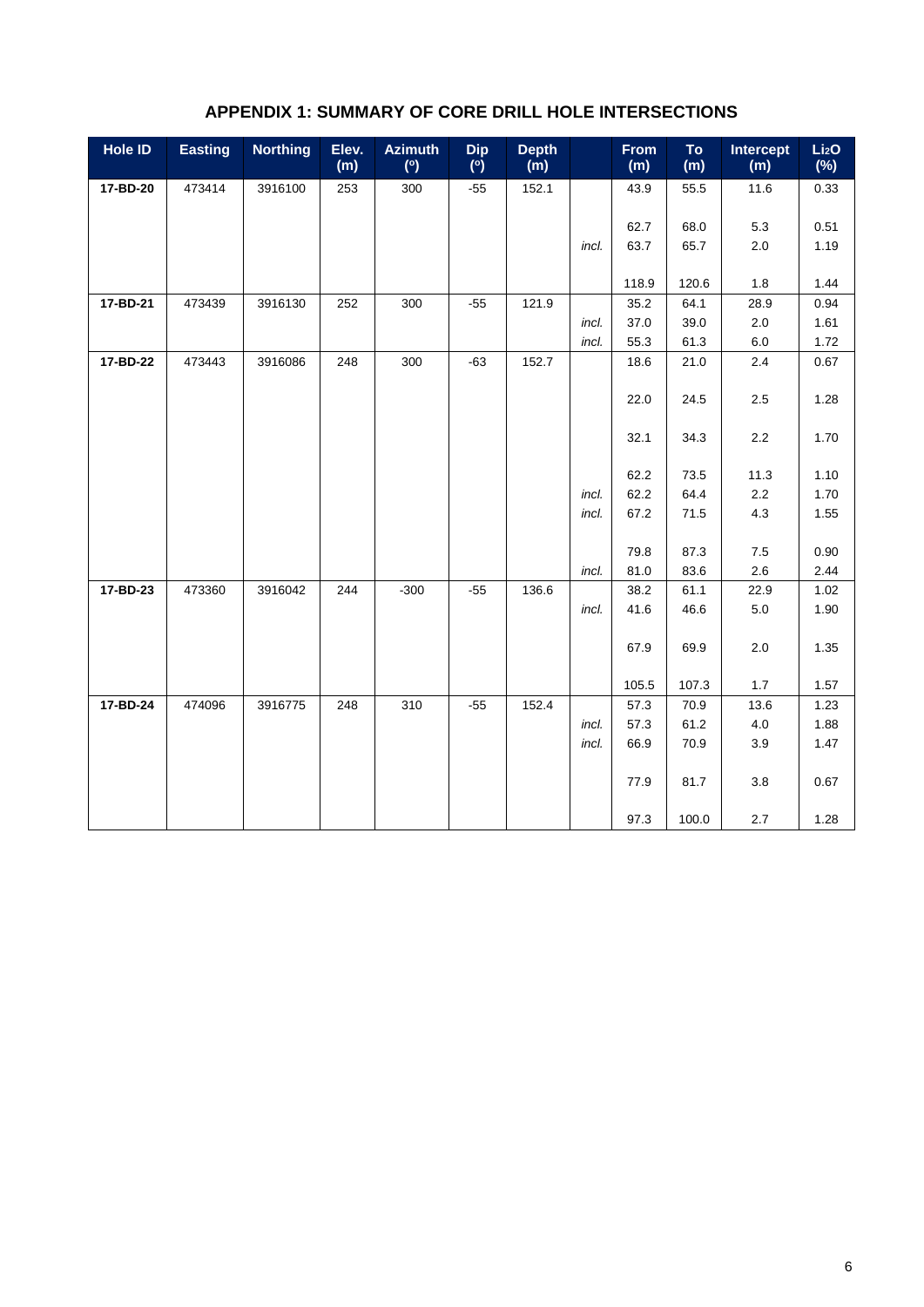## **APPENDIX 2 – JORC TABLE 1 CHECKLIST OF ASSESSMENT AND REPORTING CRITERIA**

| Criteria                 | <b>JORC Code explanation</b>                                                                                                                                                                                                                                                                                                                                                                                                                                                                                                                                                                                                                                                                                                                                                                                                                                                                                                                                                                                                                                                                                                    | Commentary                                                                                                                                                                                                                                                                                                                                                                                                                                                                                                                                                                                                                                                                                                                                                                                                                                                                                                                                                                                                                                                                                                                                                                                                                                                                                               |  |  |
|--------------------------|---------------------------------------------------------------------------------------------------------------------------------------------------------------------------------------------------------------------------------------------------------------------------------------------------------------------------------------------------------------------------------------------------------------------------------------------------------------------------------------------------------------------------------------------------------------------------------------------------------------------------------------------------------------------------------------------------------------------------------------------------------------------------------------------------------------------------------------------------------------------------------------------------------------------------------------------------------------------------------------------------------------------------------------------------------------------------------------------------------------------------------|----------------------------------------------------------------------------------------------------------------------------------------------------------------------------------------------------------------------------------------------------------------------------------------------------------------------------------------------------------------------------------------------------------------------------------------------------------------------------------------------------------------------------------------------------------------------------------------------------------------------------------------------------------------------------------------------------------------------------------------------------------------------------------------------------------------------------------------------------------------------------------------------------------------------------------------------------------------------------------------------------------------------------------------------------------------------------------------------------------------------------------------------------------------------------------------------------------------------------------------------------------------------------------------------------------|--|--|
| Sampling<br>techniques   | > Nature and quality of sampling (e.g. cut<br>channels, random chips, or specific specialised<br>industry standard measurement tools<br>appropriate to the minerals under investigation,<br>such as downhole gamma sondes, or handheld<br>XRF instruments, etc.). These examples should<br>not be taken as limiting the broad meaning of<br>sampling.<br>> Include reference to measures taken to ensure<br>sample representivity and the appropriate<br>calibration of any measurement tools or<br>systems used.<br>> Aspects of the determination of mineralisation<br>that are Material to the Public Report. In cases<br>where 'industry standard' work has been done<br>this would be relatively simple (e.g. 'reverse<br>circulation drilling was used to obtain 1 m<br>samples from which 3 kg was pulverised to<br>produce a 30 g charge for fire assay'). In other<br>cases more explanation may be required, such<br>as where there is coarse gold that has inherent<br>sampling problems. Unusual commodities or<br>mineralisation types (e.g. submarine nodules)<br>may warrant disclosure of detailed information. | All results reported are from diamond core samples. The core was sawn at an<br>orientation not influenced by the distribution of mineralization within the drill core<br>(i.e. bisecting mineralized veins, or cut perpendicular to a fabric in the rock that is<br>independent of mineralization, such as foliation). Diamond drilling provided<br>continuous core which allowed continuous sampling of mineralized zones. The<br>core sample intervals were a minimum of 0.35m and a maximum of 1.5m for HQ or<br>NQ drill core (except in saprolitic areas of poor recovery where sample intervals<br>may exceed 1.5m in length), and took into account lithological boundaries (i.e.<br>sample was to, and not across, major contacts).<br>Standards and blanks were inserted into the sample stream to assess the accuracy,<br>precision and methodology of the external laboratories used. In addition, field<br>duplicate samples were inserted to assess the variability of the mineralisation. The<br>laboratories undertake their own duplicate sampling as part of their internal QA/QC<br>processes. Examination of the QA/QC sample data indicates satisfactory<br>performance of field sampling protocols and assay laboratories providing<br>acceptable levels of precision and accuracy. |  |  |
| Drilling<br>techniques   | > Drill type (e.g. core, reverse circulation, open-<br>hole hammer, rotary air blast, auger, Bangka,<br>sonic, etc.) and details (e.g. core diameter, triple<br>or standard tube, depth of diamond tails, face-<br>sampling bit or other type, whether core is<br>oriented and if so, by what method, etc.).                                                                                                                                                                                                                                                                                                                                                                                                                                                                                                                                                                                                                                                                                                                                                                                                                    | All diamond drill holes were collared with HQ and were transitioned to NQ once<br>non-weathered and unoxidized bedrock was encountered. Drill core was recovered<br>from surface.<br>No oriented core was collected.                                                                                                                                                                                                                                                                                                                                                                                                                                                                                                                                                                                                                                                                                                                                                                                                                                                                                                                                                                                                                                                                                     |  |  |
| Drill sample<br>recovery | > Method of recording and assessing core and<br>chip sample recoveries and results assessed.<br>> Measures taken to maximise sample recovery<br>and ensure representative nature of the<br>samples.<br>> Whether a relationship exists between sample<br>recovery and grade and whether sample bias<br>may have occurred due to preferential loss/gain<br>of fine/coarse material.                                                                                                                                                                                                                                                                                                                                                                                                                                                                                                                                                                                                                                                                                                                                              | The core was transported from the drill site to the logging facility in covered boxes<br>with the utmost care. Once at the logging facility, the following procedures were<br>carried out on the core:<br>Re-aligning the broken core in its original position as closely as<br>1.<br>possible.<br>2.<br>The length of recovered core was measured and meter marks clearly<br>placed on the core to indicate depth to the nearest centimetre.<br>3.<br>The length of core recovered was used to determine the core recovery,<br>which is the length of core recovered divided by the interval drilled (as<br>indicated by the footage marks which was converted to meter marks),<br>expressed as a percentage. This data was recorded in the database.<br>The core was photographed wet before being logged.<br>The core was photographed again immediately before sampling with the<br>4.<br>sample numbers visible.<br>Sample recovery was consistently good except for zones within the oxidized clay<br>and saprolite zones. These zones were generally within the top 20m of the hole.<br>No relationship is recognized between recovery and grade. The drill holes were<br>designed to intersect the targeted pegmatite below the oxidized zone.                                                   |  |  |
| Logging                  | > Whether core and chip samples have been<br>geologically and geotechnically logged to a level<br>of detail to support appropriate Mineral<br>Resource estimation, mining studies and<br>metallurgical studies.<br>> Whether logging is qualitative or quantitative in<br>nature. Core (or costean, channel, etc.)<br>photography.<br>> The total length and percentage of the relevant<br>intersections logged.                                                                                                                                                                                                                                                                                                                                                                                                                                                                                                                                                                                                                                                                                                                | Geologically, data was collected in detail, sufficient to aid in Mineral Resource<br>estimation.<br>Core logging consisted of marking the core, describing lithologies, geologic<br>features, percentage of spodumene per sample interval and structural features<br>measured to core axis.<br>The core was photographed wet before logging and again immediately before<br>sampling with the sample numbers visible.<br>All the core from the 5 holes reported was logged.                                                                                                                                                                                                                                                                                                                                                                                                                                                                                                                                                                                                                                                                                                                                                                                                                              |  |  |

### **Section 1 Sampling Techniques and Data**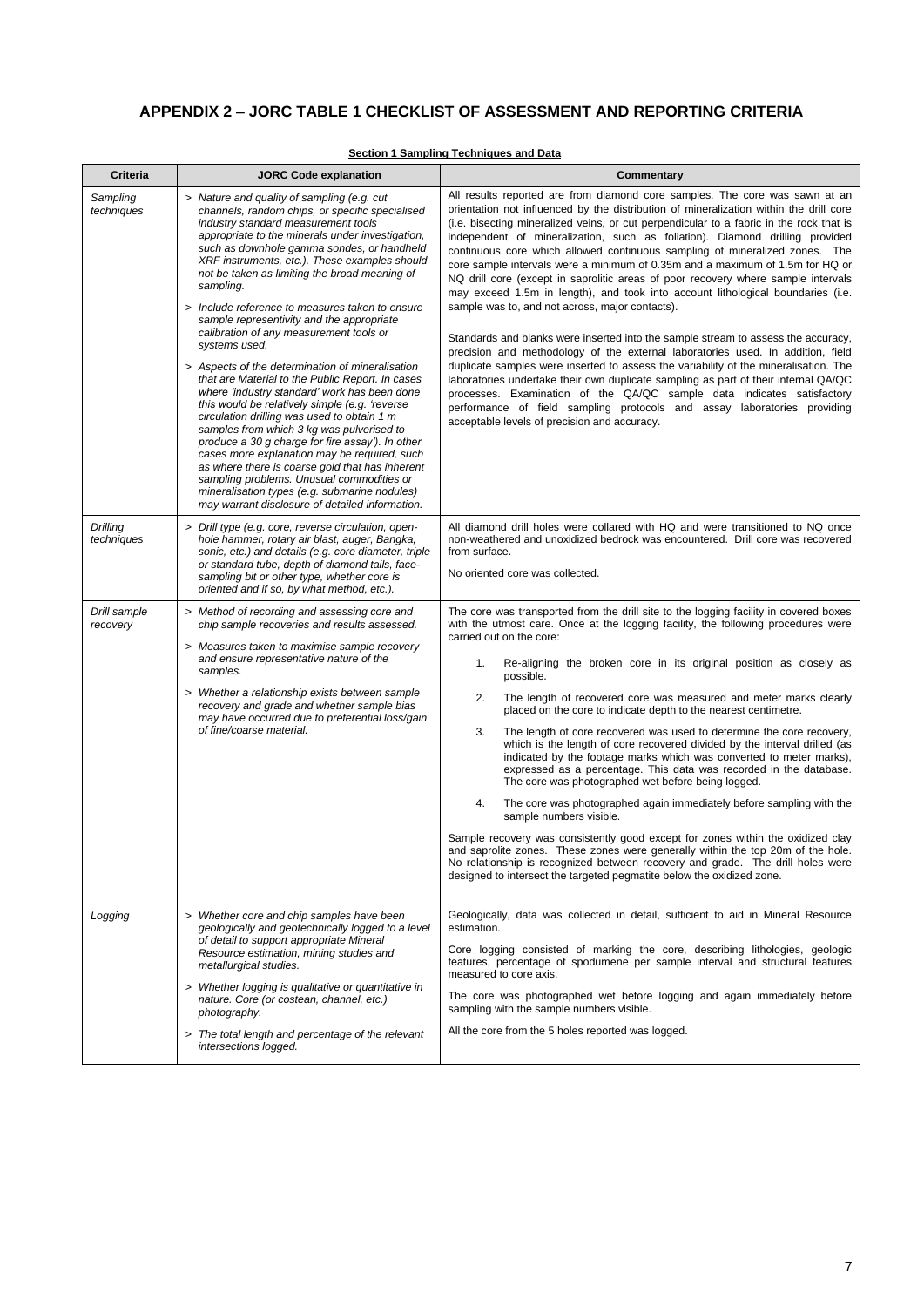| <b>Criteria</b>                         | <b>JORC Code explanation</b>                                                                                                                                                                                                                    |                                          | Commentary                                                                                                                                                                                                                                                                                                                                                                                                                                                                                                                                                                                                                                                                                                                                                                                                                                                                                                                                                                                                                                                                                                                                                                                                                                                                                                                                                                                                                                 |              |           |  |  |
|-----------------------------------------|-------------------------------------------------------------------------------------------------------------------------------------------------------------------------------------------------------------------------------------------------|------------------------------------------|--------------------------------------------------------------------------------------------------------------------------------------------------------------------------------------------------------------------------------------------------------------------------------------------------------------------------------------------------------------------------------------------------------------------------------------------------------------------------------------------------------------------------------------------------------------------------------------------------------------------------------------------------------------------------------------------------------------------------------------------------------------------------------------------------------------------------------------------------------------------------------------------------------------------------------------------------------------------------------------------------------------------------------------------------------------------------------------------------------------------------------------------------------------------------------------------------------------------------------------------------------------------------------------------------------------------------------------------------------------------------------------------------------------------------------------------|--------------|-----------|--|--|
| Sub-sampling                            | > If core, whether cut or sawn and whether                                                                                                                                                                                                      | Core was cut in half with a diamond saw. |                                                                                                                                                                                                                                                                                                                                                                                                                                                                                                                                                                                                                                                                                                                                                                                                                                                                                                                                                                                                                                                                                                                                                                                                                                                                                                                                                                                                                                            |              |           |  |  |
| techniques and<br>sample<br>preparation | quarter, half or all core taken.<br>> If non-core, whether riffled, tube sampled, rotary<br>split, etc. and whether sampled wet or dry.                                                                                                         | not across, major contacts).             | Standard sample intervals were a minimum of 0.35m and a maximum of 1.5m for<br>HQ or NQ drill core, taking into account lithological boundaries (i.e. sample to, and                                                                                                                                                                                                                                                                                                                                                                                                                                                                                                                                                                                                                                                                                                                                                                                                                                                                                                                                                                                                                                                                                                                                                                                                                                                                       |              |           |  |  |
|                                         | > For all sample types, the nature, quality and<br>appropriateness of the sample preparation                                                                                                                                                    | to $85\% < 75$ microns).                 | The preparation code is PRP70-250 (crush to 70% of sample <2mm, pulverize 250g                                                                                                                                                                                                                                                                                                                                                                                                                                                                                                                                                                                                                                                                                                                                                                                                                                                                                                                                                                                                                                                                                                                                                                                                                                                                                                                                                             |              |           |  |  |
|                                         | technique.<br>> Quality control procedures adopted for all sub-<br>sampling stages to maximise representivity of                                                                                                                                | samples (i.e. 5%).                       | A CRM or coarse blank was included at the rate of one for every 20 drill core                                                                                                                                                                                                                                                                                                                                                                                                                                                                                                                                                                                                                                                                                                                                                                                                                                                                                                                                                                                                                                                                                                                                                                                                                                                                                                                                                              |              |           |  |  |
|                                         | samples.<br>> Measures taken to ensure that the sampling is<br>representative of the in situ material collected,<br>including for instance results for field<br>duplicate/second-half sampling.                                                 |                                          | Sampling precision is monitored by selecting a sample interval likely to be<br>mineralized and splitting the sample into two $\frac{1}{4}$ core duplicate samples over the<br>same sample interval. These samples are consecutively numbered after the primary<br>sample and recorded in the sample database as "field duplicates" and the primary<br>sample number recorded. Field duplicates were collected at the rate of 1 in 20<br>samples when sampling mineralized drill core intervals                                                                                                                                                                                                                                                                                                                                                                                                                                                                                                                                                                                                                                                                                                                                                                                                                                                                                                                                             |              |           |  |  |
|                                         | > Whether sample sizes are appropriate to the<br>grain size of the material being sampled.                                                                                                                                                      |                                          | Samples were numbered sequentially with no duplicates and no missing numbers.<br>Triple tag books using 9-digit numbers were used, with one tag inserted into the<br>sample bag and one tag stapled or otherwise affixed into the core tray at the<br>interval the sample was collected. Samples were placed inside pre-numbered<br>sample bags with numbers coinciding to the sample tag. Quality control (QC)<br>samples, consisting of certified reference materials (CRMs), were given sample<br>numbers within the sample stream so that they are masked from the laboratory after<br>sample preparation and to avoid any duplication of sample numbers.                                                                                                                                                                                                                                                                                                                                                                                                                                                                                                                                                                                                                                                                                                                                                                              |              |           |  |  |
| Quality of assay<br>data and            | > The nature, quality and appropriateness of the<br>assaying and laboratory procedures used and                                                                                                                                                 | Nevada.                                  | All samples were shipped to the Bureau Veritas minerals laboratory in Reno,                                                                                                                                                                                                                                                                                                                                                                                                                                                                                                                                                                                                                                                                                                                                                                                                                                                                                                                                                                                                                                                                                                                                                                                                                                                                                                                                                                |              |           |  |  |
| laboratory tests                        | whether the technique is considered partial or<br>total.                                                                                                                                                                                        | 250g to 85% <75 microns).                | The preparation code was PRP70-250 (crush to 70% of sample <2mm, pulverize                                                                                                                                                                                                                                                                                                                                                                                                                                                                                                                                                                                                                                                                                                                                                                                                                                                                                                                                                                                                                                                                                                                                                                                                                                                                                                                                                                 |              |           |  |  |
|                                         | > For geophysical tools, spectrometers, handheld<br>XRF instruments, etc., the parameters used in<br>determining the analysis including instrument<br>make and model, reading times, calibrations<br>factors applied and their derivation, etc. |                                          | The analysis code was MA270 (multi-acid digestion with either an ICP-ES or ICP-<br>MS finish), which has a range for Li of 0.5 to 10,000 ppm (1%) Li. This digestion<br>provides only partial analyses for many elements in refractory minerals, including<br>Ta and Nb. It does not include analyses for Cs.                                                                                                                                                                                                                                                                                                                                                                                                                                                                                                                                                                                                                                                                                                                                                                                                                                                                                                                                                                                                                                                                                                                              |              |           |  |  |
|                                         | > Nature of quality control procedures adopted<br>(e.g. standards, blanks, duplicates, external<br>laboratory checks) and whether acceptable<br>levels of accuracy (i.e. lack of bias) and<br>precision have been established.                  |                                          | The over-range method code for Li>10,000 ppm is PF370, which uses a peroxide<br>fusion with an ICP-ES finish, and has lower and upper detection limits of 0.001 and<br>50%, respectively. The laboratory was instructed to implement the over-range<br>method in all samples that exceed 5,000 ppm Li to allow for poor data precision<br>near the upper limit of detection using MA270.                                                                                                                                                                                                                                                                                                                                                                                                                                                                                                                                                                                                                                                                                                                                                                                                                                                                                                                                                                                                                                                   |              |           |  |  |
|                                         |                                                                                                                                                                                                                                                 | reference materials (CRMs).              | Accuracy monitoring was achieved through submission and monitoring of certified                                                                                                                                                                                                                                                                                                                                                                                                                                                                                                                                                                                                                                                                                                                                                                                                                                                                                                                                                                                                                                                                                                                                                                                                                                                                                                                                                            |              |           |  |  |
|                                         |                                                                                                                                                                                                                                                 |                                          | Sample numbering and the inclusion of CRMs was the responsibility of the project<br>geologist submitting the samples. A CRM or coarse blank was included at the rate<br>of one for every 20 drill core samples (i.e. 5%).                                                                                                                                                                                                                                                                                                                                                                                                                                                                                                                                                                                                                                                                                                                                                                                                                                                                                                                                                                                                                                                                                                                                                                                                                  |              |           |  |  |
|                                         |                                                                                                                                                                                                                                                 |                                          | The CRMs used for this program were supplied by Geostats Pty Ltd of Perth,<br>Western Australia. Details of the CRMs are provided in Table 1. A sequence of<br>these CRMs covering a range in Li values and, including blanks, were submitted to<br>the laboratory along with all dispatched samples so as to ensure each run of 100<br>samples contains the full range of control materials. The CRMs were submitted as<br>"blind" control samples not identifiable by the laboratory.<br>Table 1. Details of CRMs used in the drill program (all values ppm)                                                                                                                                                                                                                                                                                                                                                                                                                                                                                                                                                                                                                                                                                                                                                                                                                                                                             |              |           |  |  |
|                                         |                                                                                                                                                                                                                                                 | <b>CRM</b>                               | Manufacturer                                                                                                                                                                                                                                                                                                                                                                                                                                                                                                                                                                                                                                                                                                                                                                                                                                                                                                                                                                                                                                                                                                                                                                                                                                                                                                                                                                                                                               | Lithium      | 1 Std Dev |  |  |
|                                         |                                                                                                                                                                                                                                                 | GTA-01<br>GTA-02                         | Geostats<br>Geostats                                                                                                                                                                                                                                                                                                                                                                                                                                                                                                                                                                                                                                                                                                                                                                                                                                                                                                                                                                                                                                                                                                                                                                                                                                                                                                                                                                                                                       | 3132<br>1715 | 129<br>64 |  |  |
|                                         |                                                                                                                                                                                                                                                 | GTA-03                                   | Geostats                                                                                                                                                                                                                                                                                                                                                                                                                                                                                                                                                                                                                                                                                                                                                                                                                                                                                                                                                                                                                                                                                                                                                                                                                                                                                                                                                                                                                                   | 7782         | 175       |  |  |
|                                         |                                                                                                                                                                                                                                                 |                                          | Sampling precision was monitored by selecting a sample interval likely to be<br>mineralized and splitting the sample into two 1/4 core duplicate samples over the<br>same sample interval. These samples were consecutively numbered after the<br>primary sample and recorded in the sample database as "field duplicates" and the<br>primary sample number recorded. Field duplicates were collected at the rate of 1 in<br>20 samples when sampling mineralized drill core intervals. Random sampling<br>precision was monitored by splitting samples at the sample crushing stage (coarse<br>crush duplicate) and at the final sub-sampling stage for analysis (pulp duplicates).<br>The coarse, jaw-crushed, reject material was split into two preparation duplicates,<br>sometimes referred to as second cuts, crusher or preparation duplicates, which<br>were then pulverized and analyzed separately. These duplicate samples were<br>selected randomly by the laboratory. Analytical precision was also monitored using<br>pulp duplicates, sometimes referred to as replicates or repeats. Data from all three<br>types of duplicate analyses was used to constrain sampling variance at different<br>stages of the sampling and preparation process.<br>Examination of the QA/QC sample data indicates satisfactory performance of field<br>sampling protocols and assay laboratories providing acceptable levels of precision |              |           |  |  |
|                                         |                                                                                                                                                                                                                                                 | and accuracy.                            |                                                                                                                                                                                                                                                                                                                                                                                                                                                                                                                                                                                                                                                                                                                                                                                                                                                                                                                                                                                                                                                                                                                                                                                                                                                                                                                                                                                                                                            |              |           |  |  |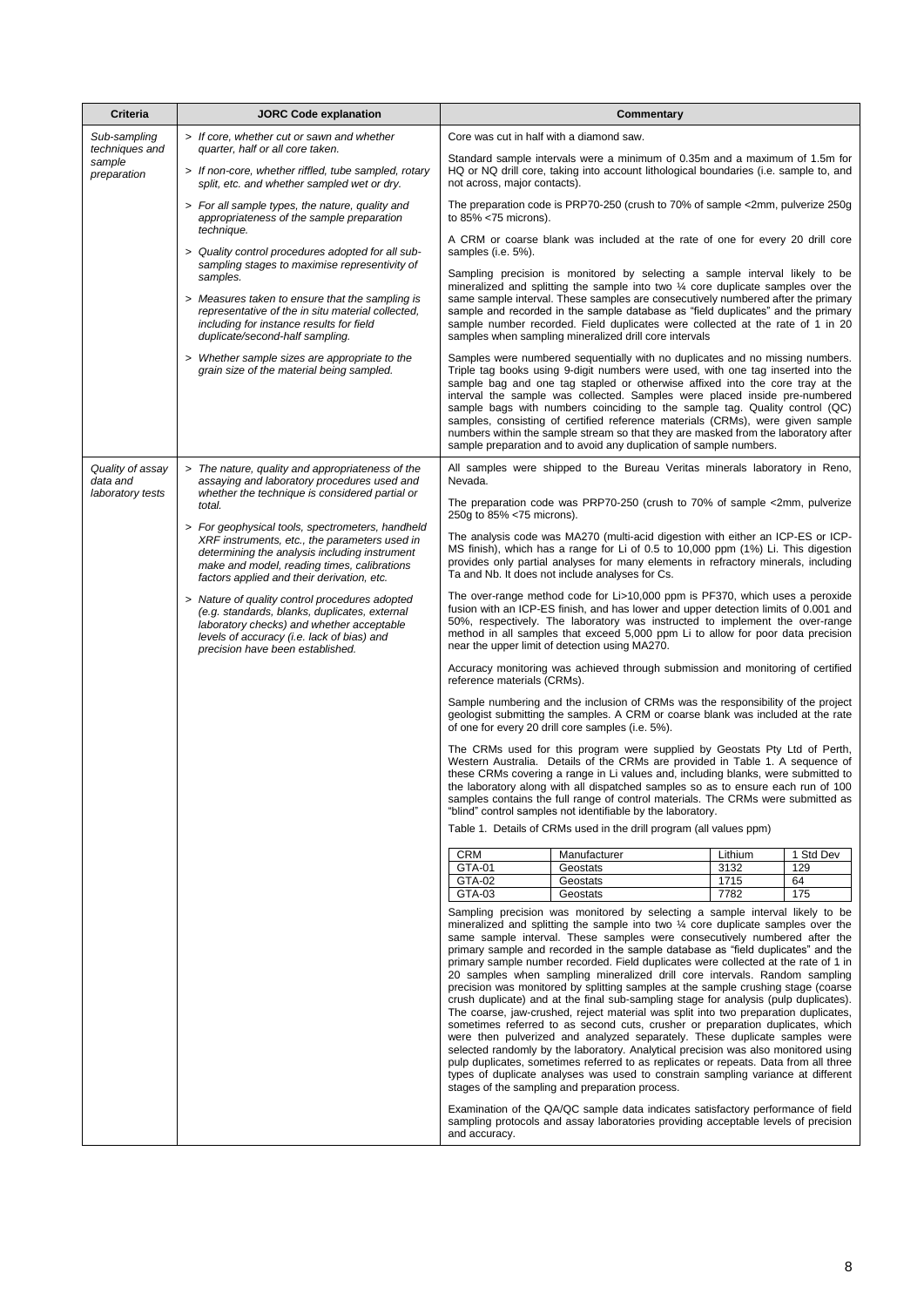| Criteria                                                         | <b>JORC Code explanation</b>                                                                                                                                                                                                               | Commentary                                                                                                                                                                                                                                                                                                                                                                                                                                                                                                                                                         |
|------------------------------------------------------------------|--------------------------------------------------------------------------------------------------------------------------------------------------------------------------------------------------------------------------------------------|--------------------------------------------------------------------------------------------------------------------------------------------------------------------------------------------------------------------------------------------------------------------------------------------------------------------------------------------------------------------------------------------------------------------------------------------------------------------------------------------------------------------------------------------------------------------|
| Verification of<br>sampling and                                  | > The verification of significant intersections by<br>either independent or alternative company                                                                                                                                            | Multiple representatives of WCP Resources have inspected and verified the results.                                                                                                                                                                                                                                                                                                                                                                                                                                                                                 |
| assaying                                                         | personnel.                                                                                                                                                                                                                                 | No holes were twinned.                                                                                                                                                                                                                                                                                                                                                                                                                                                                                                                                             |
|                                                                  | > The use of twinned holes.                                                                                                                                                                                                                | Ten foot rods and core barrels were used, the core was converted from feet to<br>meters. Li% was converted to Li <sub>2</sub> O by multiplying Li% by 2.153.                                                                                                                                                                                                                                                                                                                                                                                                       |
|                                                                  | > Documentation of primary data, data entry<br>procedures, data verification, data storage<br>(physical and electronic) protocols.                                                                                                         |                                                                                                                                                                                                                                                                                                                                                                                                                                                                                                                                                                    |
|                                                                  | > Discuss any adjustment to assay data.                                                                                                                                                                                                    |                                                                                                                                                                                                                                                                                                                                                                                                                                                                                                                                                                    |
| Location of data<br>points                                       | > Accuracy and quality of surveys used to locate<br>drill holes (collar and down-hole surveys),<br>trenches, mine workings and other locations                                                                                             | Drill collars were located with the Trimble Juno GPS which resulted in accuracies<br><3meters.                                                                                                                                                                                                                                                                                                                                                                                                                                                                     |
|                                                                  | used in Mineral Resource estimation.                                                                                                                                                                                                       | All coordinates were collected and reported in Nad83 zone17                                                                                                                                                                                                                                                                                                                                                                                                                                                                                                        |
|                                                                  | > Specification of the grid system used.                                                                                                                                                                                                   |                                                                                                                                                                                                                                                                                                                                                                                                                                                                                                                                                                    |
|                                                                  | > Quality and adequacy of topographic control.                                                                                                                                                                                             |                                                                                                                                                                                                                                                                                                                                                                                                                                                                                                                                                                    |
| Data spacing<br>and distribution                                 | > Data spacing for reporting of Exploration<br>Results.                                                                                                                                                                                    | For selected areas, the drill spacing is approximately 40m along strike and down<br>dip. This spacing is sufficient to establish continuity in geology and grade for this<br>pegmatite system.                                                                                                                                                                                                                                                                                                                                                                     |
|                                                                  | > Whether the data spacing and distribution is<br>sufficient to establish the degree of geological<br>and grade continuity appropriate for the Mineral<br>Resource and Ore Reserve estimation<br>procedure(s) and classifications applied. | Composite samples are reported in Li <sub>2</sub> O%, this is calculated by multiplying drill<br>length by Li <sub>2</sub> O for each sample; then the weighted averages for multiple samples<br>are totalled and divided by the total drill length for the selected samples                                                                                                                                                                                                                                                                                       |
|                                                                  | > Whether sample compositing has been applied.                                                                                                                                                                                             |                                                                                                                                                                                                                                                                                                                                                                                                                                                                                                                                                                    |
| Orientation of<br>data in relation<br>to geological<br>structure | > Whether the orientation of sampling achieves<br>unbiased sampling of possible structures and<br>the extent to which this is known, considering<br>the deposit type.                                                                      | The pegmatite dikes targeted trend northeast and dip to the southeast, drill holes<br>were designed, oriented to the northwest with inclinations ranging from -55 to -70<br>degrees, to best intersect the tabular pegmatite bodies as close to perpendicularly<br>as possible.                                                                                                                                                                                                                                                                                    |
|                                                                  | > If the relationship between the drilling<br>orientation and the orientation of key<br>mineralised structures is considered to have<br>introduced a sampling bias, this should be<br>assessed and reported if material.                   |                                                                                                                                                                                                                                                                                                                                                                                                                                                                                                                                                                    |
| Sample security                                                  | > The measures taken to ensure sample security.                                                                                                                                                                                            | Drill core samples were shipped directly from the field by the project geologist in<br>sealed rice bags or similar containers using a reputable transport company with<br>shipment tracking capability so that a chain of custody can be maintained. Each<br>bag was sealed with a security strap with a unique security number. The containers<br>were locked in a shed if they were stored overnight at any point during transit,<br>including at the drill site prior to shipping. The laboratory confirmed the integrity of<br>the rice bag seals upon receipt |
| Audits or<br>reviews                                             | > The results of any audits or reviews of sampling<br>techniques and data.                                                                                                                                                                 | CSA Global developed a "Standard Operating Procedures" manual in preparation<br>for the drilling program. CSA global reviews all logging and assay data, as well as<br>merges all data in to database that is held off site.                                                                                                                                                                                                                                                                                                                                       |

### **Section 2 Reporting of Exploration Results**

| Criteria                                         | <b>JORC Code explanation</b>                                                                                                                                                                                                                                                                                                                                                                                                                                               | Commentary                                                                                                                                                                                                                                                                                                                                                                                                                                                                                                                       |
|--------------------------------------------------|----------------------------------------------------------------------------------------------------------------------------------------------------------------------------------------------------------------------------------------------------------------------------------------------------------------------------------------------------------------------------------------------------------------------------------------------------------------------------|----------------------------------------------------------------------------------------------------------------------------------------------------------------------------------------------------------------------------------------------------------------------------------------------------------------------------------------------------------------------------------------------------------------------------------------------------------------------------------------------------------------------------------|
| Mineral<br>tenement and<br>land tenure<br>status | Type, reference name/number, location and<br>$\geq$<br>ownership including agreements or material<br>issues with third parties such as joint<br>ventures, partnerships, overriding royalties,<br>native title interests, historical sites.<br>wilderness or national park and<br>environmental settings.<br>The security of the tenure held at the time of<br>$\mathbf{v}$<br>reporting along with any known impediments<br>to obtaining a licence to operate in the area. | WCP, through its 100% owned U.S. subsidiary, Piedmont Lithium Inc., has entered<br>into exclusive option agreements with local landowners, which upon exercise,<br>allows the Company to purchase (or long term lease) approximately 528 acres of<br>surface property and the associated mineral rights from the local landowners.<br>There are no known historical sites, wilderness or national parks located within the<br>Project area and there are no known impediments to obtaining a licence to operate<br>in this area. |
| <b>Exploration done</b><br>by other parties      | Acknowledgment and appraisal of exploration<br>$\geq$<br>by other parties.                                                                                                                                                                                                                                                                                                                                                                                                 | The Project is focused over an area that has been explored for lithium dating back<br>to the 1950's where it was originally explored by Lithium Corporation of America<br>which was subsequently acquired by FMC Corporation. Most recently, North Arrow<br>explored the Project in 2009 and 2010. North Arrow conducted surface sampling,<br>field mapping, a ground magnetic survey and two diamond drilling programs for a<br>total of 19 holes. WCP has obtained North Arrow's exploration data.                             |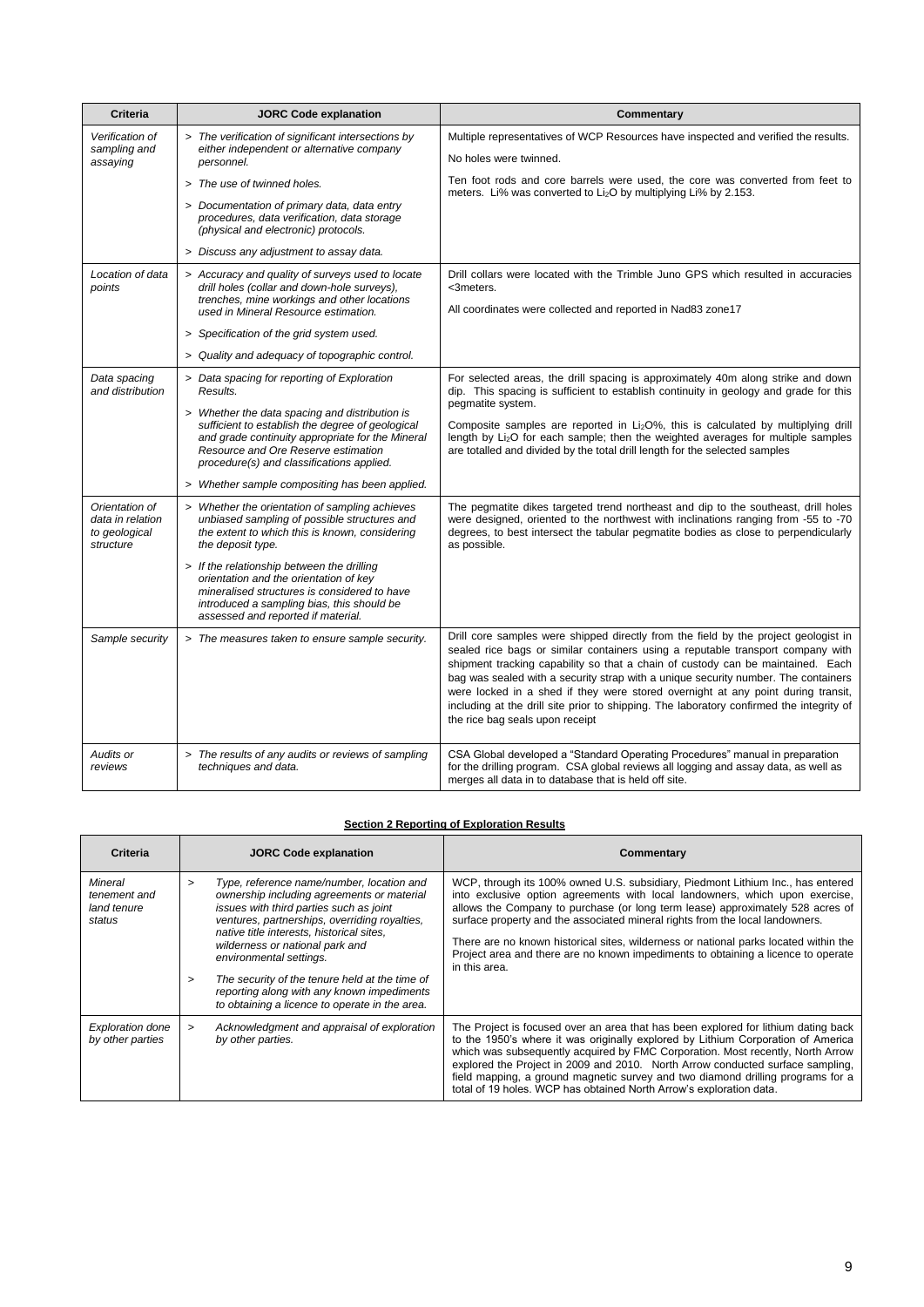| Criteria                                  | <b>JORC Code explanation</b>                                                                                                                                                                                                                                                                                                                                                                                               | Commentary                                                                                                                                                                                                                                                                                                                                                                                                                          |  |  |
|-------------------------------------------|----------------------------------------------------------------------------------------------------------------------------------------------------------------------------------------------------------------------------------------------------------------------------------------------------------------------------------------------------------------------------------------------------------------------------|-------------------------------------------------------------------------------------------------------------------------------------------------------------------------------------------------------------------------------------------------------------------------------------------------------------------------------------------------------------------------------------------------------------------------------------|--|--|
| Geology                                   | $\, >$<br>Deposit type, geological setting and style of<br>mineralisation.                                                                                                                                                                                                                                                                                                                                                 | Spodumene pegmatites, located near the litho tectonic boundary between the inner<br>Piedmont and Kings Mountain belt. The mineralization is thought to be concurrent<br>and cross-cutting dike swarms extending from the Cherryville granite, as the dikes<br>progressed further from their sources, they became increasingly enriched in<br>incompatible elements such as Li, tin (Sn). The dikes are considered to be<br>unzoned. |  |  |
| Drill hole<br>Information                 | A summary of all information material to the<br>$\, >$<br>understanding of the exploration results<br>including a tabulation of the following<br>information for all Material drill holes:                                                                                                                                                                                                                                 | Details of all reported drill holes are provided in Appendix 1 of this report.                                                                                                                                                                                                                                                                                                                                                      |  |  |
|                                           | easting and northing of the drill hole collar<br>>                                                                                                                                                                                                                                                                                                                                                                         |                                                                                                                                                                                                                                                                                                                                                                                                                                     |  |  |
|                                           | elevation or RL (Reduced Level - elevation<br>$\geq$<br>above sea level in metres) of the drill hole<br>collar                                                                                                                                                                                                                                                                                                             |                                                                                                                                                                                                                                                                                                                                                                                                                                     |  |  |
|                                           | dip and azimuth of the hole<br>$\,>$                                                                                                                                                                                                                                                                                                                                                                                       |                                                                                                                                                                                                                                                                                                                                                                                                                                     |  |  |
|                                           | down hole length and interception depth<br>$\, >$                                                                                                                                                                                                                                                                                                                                                                          |                                                                                                                                                                                                                                                                                                                                                                                                                                     |  |  |
|                                           | hole length.<br>$\geq$                                                                                                                                                                                                                                                                                                                                                                                                     |                                                                                                                                                                                                                                                                                                                                                                                                                                     |  |  |
|                                           | If the exclusion of this information is justified<br>$\geq$<br>on the basis that the information is not<br>Material and this exclusion does not detract<br>from the understanding of the report, the<br>Competent Person should clearly explain<br>why this is the case.                                                                                                                                                   |                                                                                                                                                                                                                                                                                                                                                                                                                                     |  |  |
| Data<br>aggregation<br>methods            | In reporting Exploration Results, weighting<br>$\, >$<br>averaging techniques, maximum and/or<br>minimum grade truncations (e.g. cutting of<br>high grades) and cut-off grades are usually<br>Material and should be stated.                                                                                                                                                                                               | Weighted averaging was used in preparing the drill composites reported.<br>Composites were reported for entire pegmatites, with additional high grade sub<br>intervals reported from the same pegmatite. In the case where thin wall rock<br>intervals were included, a value of 0% Li <sub>2</sub> O was used in the weighted averaging.<br>Li% was converted to Li <sub>2</sub> O% by multiplying Li% by 2.153.                   |  |  |
|                                           | Where aggregate intercepts incorporate short<br>$\geq$<br>lengths of high grade results and longer<br>lengths of low grade results, the procedure<br>used for such aggregation should be stated<br>and some typical examples of such<br>aggregations should be shown in detail.                                                                                                                                            |                                                                                                                                                                                                                                                                                                                                                                                                                                     |  |  |
|                                           | The assumptions used for any reporting of<br>$\geq$<br>metal equivalent values should be clearly<br>stated.                                                                                                                                                                                                                                                                                                                |                                                                                                                                                                                                                                                                                                                                                                                                                                     |  |  |
| Relationship<br>between<br>mineralisation | These relationships are particularly important<br>$\,$<br>in the reporting of Exploration Results.                                                                                                                                                                                                                                                                                                                         | Drill intercepts are reported as Li <sub>2</sub> O% over the drill length, not true thickness. The<br>pegmatites targeted strike Northeast Southwest and dip moderately to the<br>southeast. All holes were drilled to the Northwest and with inclinations ranging                                                                                                                                                                  |  |  |
| widths and<br>intercept lengths           | If the geometry of the mineralisation with<br>$\, >$<br>respect to the drill hole angle is known, its<br>nature should be reported.                                                                                                                                                                                                                                                                                        | between -55 and -70.                                                                                                                                                                                                                                                                                                                                                                                                                |  |  |
|                                           | If it is not known and only the down hole<br>$\,>$<br>lengths are reported, there should be a clear<br>statement to this effect (e.g. 'down hole<br>length, true width not known').                                                                                                                                                                                                                                        |                                                                                                                                                                                                                                                                                                                                                                                                                                     |  |  |
| Diagrams                                  | Appropriate maps and sections (with scales)<br>$\, >$<br>and tabulations of intercepts should be<br>included for any significant discovery being<br>reported These should include, but not be<br>limited to a plan view of drill hole collar<br>locations and appropriate sectional views.                                                                                                                                 | Appropriate diagrams, including a drill plan map and cross section, are included in<br>the main body of this report.                                                                                                                                                                                                                                                                                                                |  |  |
| Balanced<br>reporting                     | Where comprehensive reporting of all<br>$\, >$<br>Exploration Results is not practicable,<br>representative reporting of both low and high<br>grades and/or widths should be practiced to<br>avoid misleading reporting of Exploration<br>Results.                                                                                                                                                                         | All of the relevant exploration data for the Exploration Results and available at this<br>time has been provided in this report.                                                                                                                                                                                                                                                                                                    |  |  |
| Other<br>substantive<br>exploration data  | Other exploration data, if meaningful and<br>$\geq$<br>material, should be reported including (but<br>not limited to): geological observations;<br>geophysical survey results; geochemical<br>survey results; bulk samples - size and<br>method of treatment; metallurgical test<br>results; bulk density, groundwater,<br>geotechnical and rock characteristics;<br>potential deleterious or contaminating<br>substances. | Thin section samples are being collected from varying grades and textures from all<br>12 holes.                                                                                                                                                                                                                                                                                                                                     |  |  |